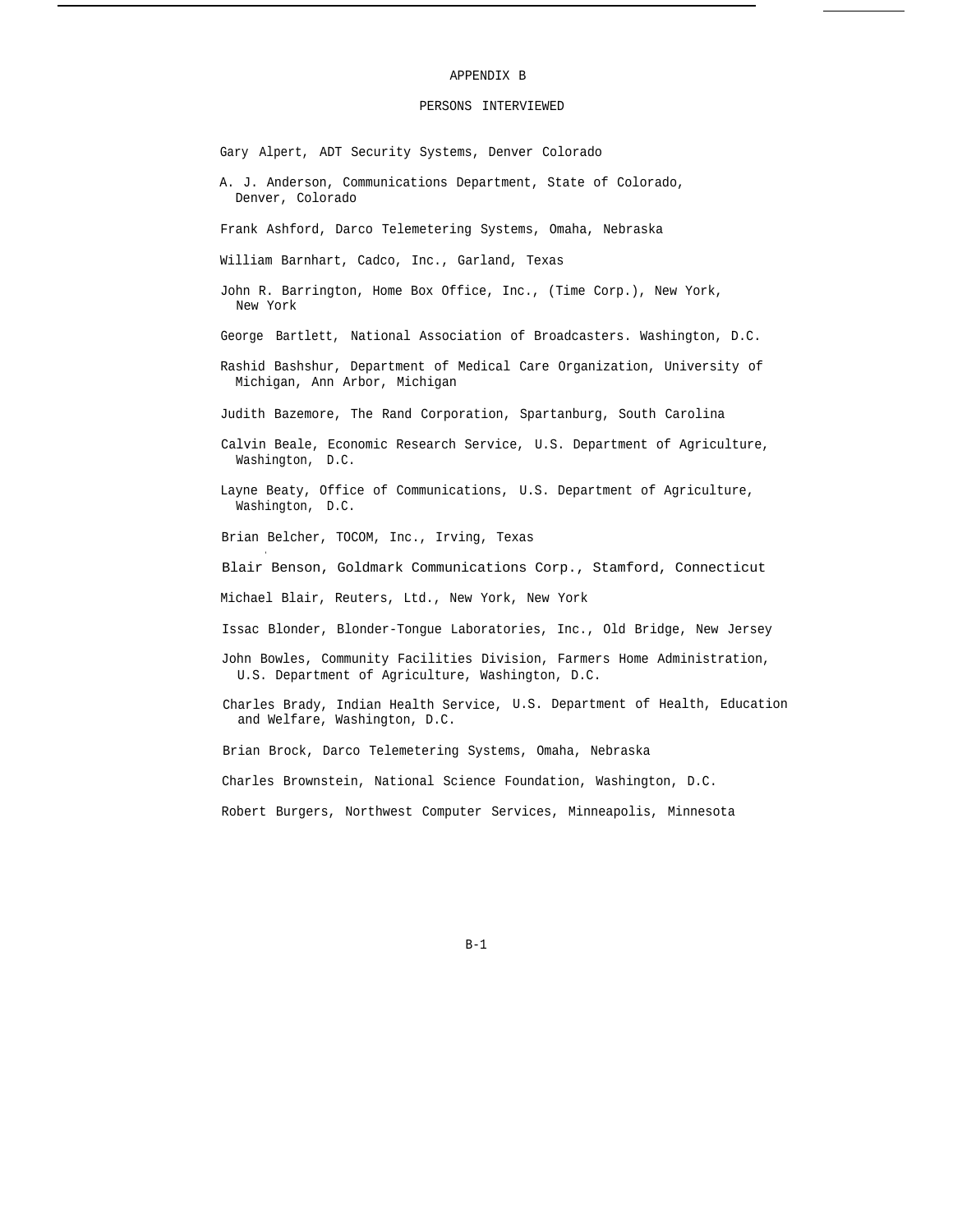William Burns, First National Bank of Lafayette, Lafayette, Colorado

Edward Callahan, American Television and Communications Corporation, Denver, Colorado

Lita Colligan, Rehabilitation Services Administration, U.S. Department of Health, Education and Welfare, Washington, D.C.

William Clements, Mountain Bell Telephone Company, Denver, Colorado

Howard Crispin, Scientific - Atlanta, Inc., Atlanta, Georgia

Larry A. Day, Continental Telephone Service Corporation, Bakersfield, California

Robert V. C. Dickinson, E/Corn Corporation, Berkley Heights, New Jersey

David Dixon, Rural Health Associates, Farmington, Maine

Floyd English, Darco Telemetering Systems, Omaha, Nebraska

Ann Erdman, Office of Telecommunications Policy, Department of Health, Education and Welfare, Washington, D.C.

Donald Flansburg, Mountain Bell Telephone Company, Denver, Colorado

Dennis Goldstein, Appalachian Regional Commission, Washington, D. C.

Paul Guthrie, Executive Services Division, Department of Administration, State of Wisconsin, Madison, Wisconsin

Marvin Halton, AT&T, Washington, D. C.

Samuel Hardin, Farmers Home Administration, Stevens Point, Wisconsin

Samuel B. Harvey, Singer Corporation, New York, New York

Jocelle Heatherly, Spartanburg Technical College, Spartanburg, South Carolina

Gordon Herring, TeleCable Corporation, Norfolk, Virginia

C. Palmer Hickey, Business and Industrial Loan Division, Farmers Home Administration, U. S. Department of Agriculture, Washington, D. C.

Carol Lee Hielwich, Goldmark Communications Corp. , Stamford, Connecticut

Larry Higgins, United Bank of Denver, Denver, Colorado

Edward D. Horowitz, Home Box Office, Inc. (Time Corp.), New York, New York

Tom Hey, Writer for the National Rural Electrical Cooperative Association, Washington, D. C.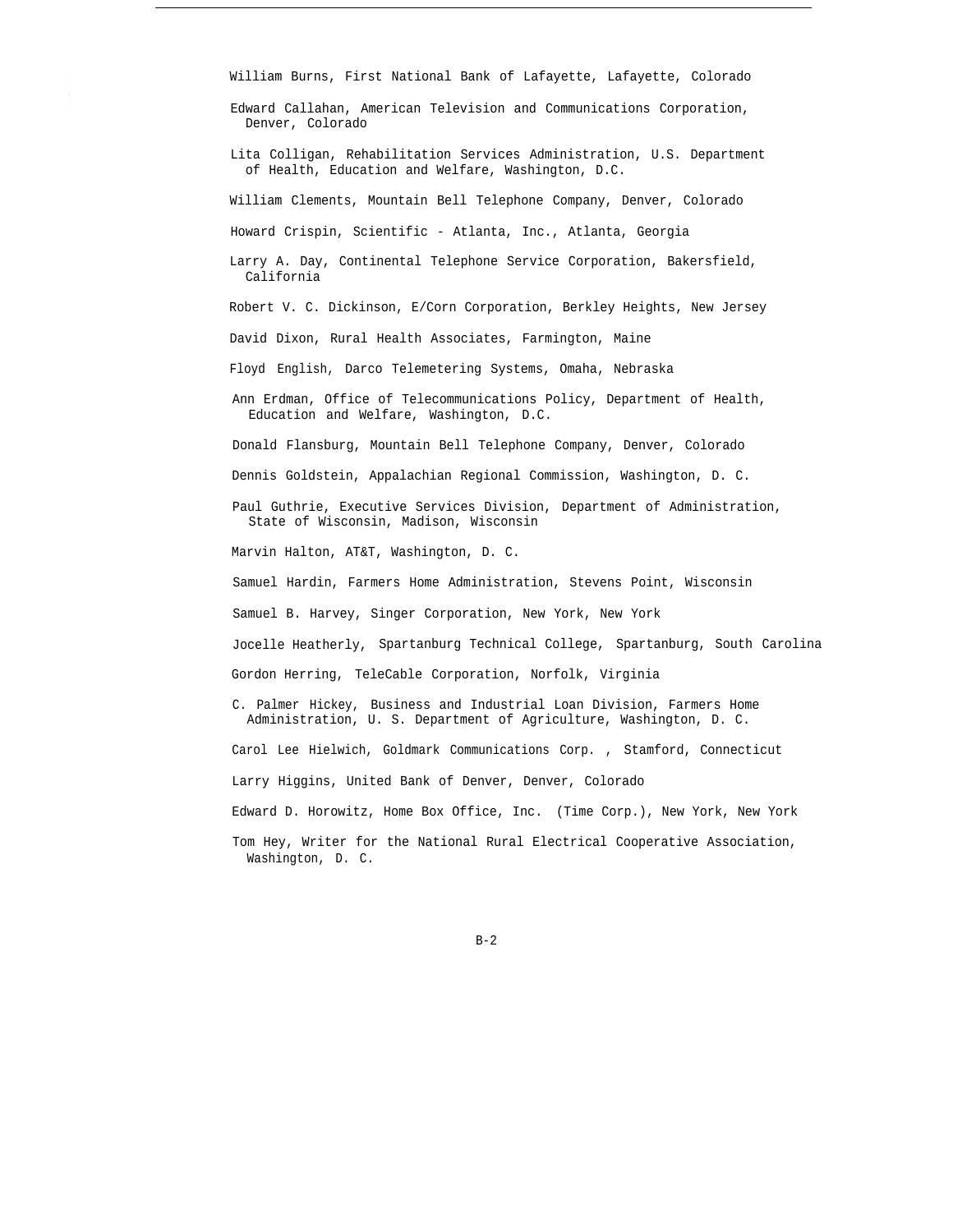Ira Kaye, Consultant to Congressional Rural Caucus, Washington, D.C. Peg Kay, Consultant, Washington, D.C.

Joseph Kelly, Manhattan Cable (Time Corp.), New York, New York Dennis Kirkman, Trempealeau Valley School Cooperative, Trempealeau, Wisconsin Jans Kliphuis, Intech Laboratories, Inc., Roskoskoma, New York Donald Knowlton, Colorado Cooperative Council, Denver, Colorado

Charles Lowe, TOCOM, Inc., Irving, Texas

William Lucas, The Rand Corporation, Spartanburg, South Carolina and Washington, D.C.

Capt. William McCaa, Boulder County Sheriffs Department, Boulder, Colorado Sergeant Frank McCarron, Philadelphia Police Department, Philadelphia. Pennsylvania Kenneth W. McCharen, Tulsa Public Schools, Tulsa, Oklahoma Alan Maltz, Bankers Trust Company, New York, New York Dr. Roger Mark, Boston City Hospital, Boston, Massachusetts Raymond J. Marks, Public Service Company of Colorado, Denver, Colorado Gordon Meistad, Trempealeau Electric Cooperative, Trempealeau, Wisconsin S. Byers Miller, Bank Administration Institute, Park Ridge, Illinois William Moore, Union Trust Company, Stamford, Connecticut Tom Mulherin, INTERACT, Dartmouth - Hitchcock Medical Center, Hanover, New Hampshire Victor Nicholson, Cable Television Information Center, Washington, D. C. Gerhard Nilsestuen, Trempealeau County Association of Cooperatives, Trempealeau, Wisconsin Donald Norman, Farmers Home Administration, Williamson, North Carolina Gary Nugent, Extension Service, U. S. Department of Agriculture, Washington, D. C. Dr. Jack O'Neill, Mitre Corporation, McLean, Virginia Robert Ottman, Western Telecommunications, Inc., (WIIC), Denver, Colorado Joseph Paglia, Philadelphia Police Department, Philadelphia, Pennsylvania Ben Park, Alternate Media Center, New York University, New York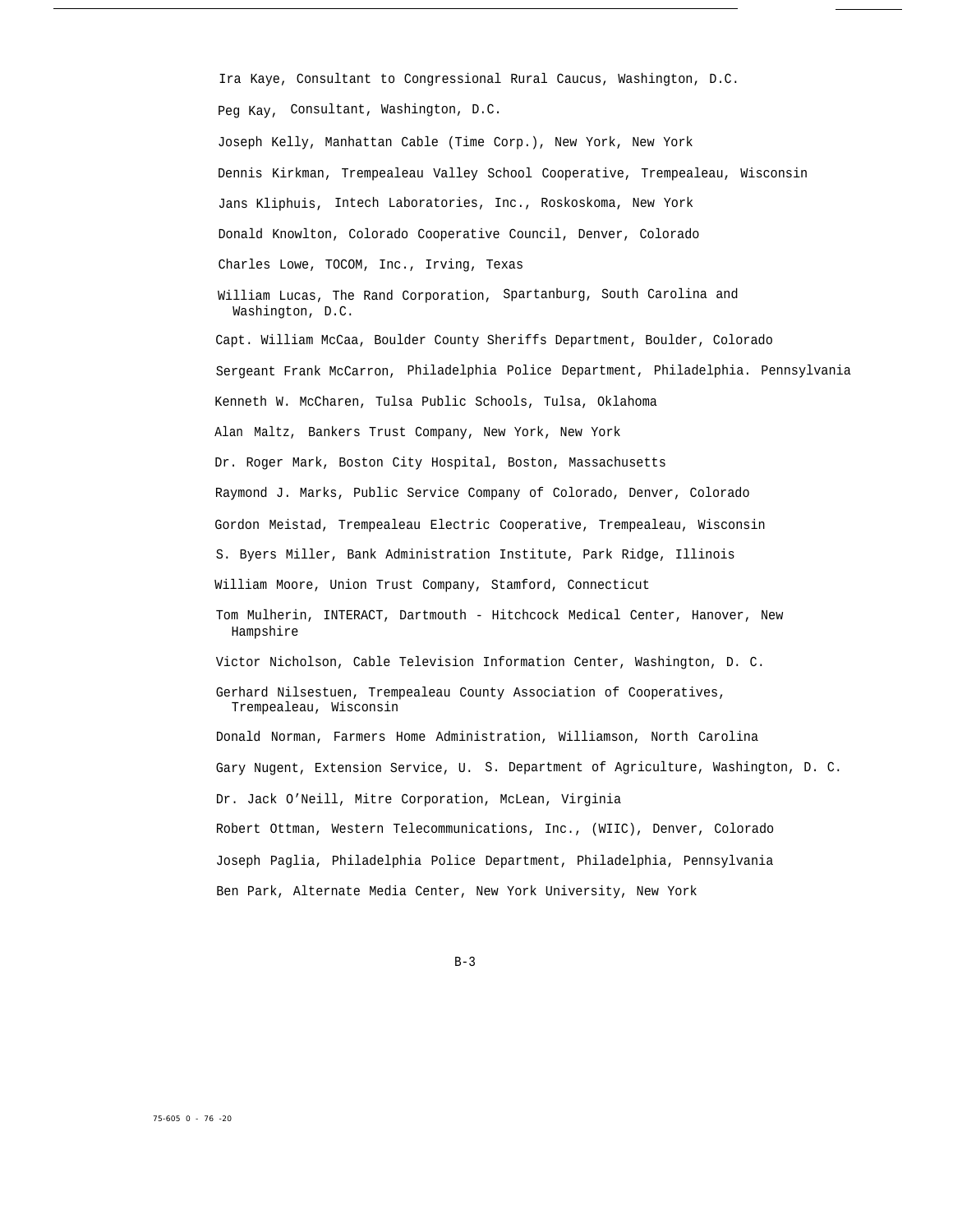Ms. Jacqueline Park, Alternate Media Center, New York University, New York Delmer C. Ports, National Cable Television Association, Washington, D.C. Robert Powers, F.C.C. Cable Bureau, Washington, D.C. Lt. Charles Pringle, Boulder County Sheriffs Department , Boulder, Colorado James Rathbun, Farmland Industries, Inc., Kansas City, Missouri Maurice Rhodes, Blue Ridge Electric Membership Corporation, Lenoir, North Carolina Steven Rivkin, Attorney at Law, Washington, D.C. Maxine Rockoff, National Center for Health Services Research, Health Resources Administration, Rockville, Maryland Solomon Sagan, Teleglobe Pay-TV Systems, Inc., New York, New York Vincent Sardella, Office of Telecommunications Policy, Washington, D. C. Dr. Louis Sasmor, Westinghouse Health Systems, Miami, Florida James Schmeiser, Teleprompter, Inc., New York, New York Robert Schneider, Farmers Home Administration, Stevens Point, Wisconsin Robert Schuman, Appalachian Regional Commission, Washington, D. C. Allen M. Shinn, Jr., National Science Foundation, Washington, D. C. Donald A. Smith, INTERACT, Dartmouth-Hitchcock Medical Center, Hanover, New Hampshire William Smith, Cadeo, Inc., Garland, Texas Shelby Southard, Cooperative League of the U. S. A., Washington, D. C. George Steffen, Bank Administration Institute, Park Ridge, Illinois t Bermey Stevens, Windsor CableVision, Williamson, North Carolina James Stevens, Public Service Company of Colorado, Denver, Colorado William Tadlock III, Farmers Home Administration, Williamson, North Carolina Rod Thomas, First National Bank of Denver, Denver, Colorado